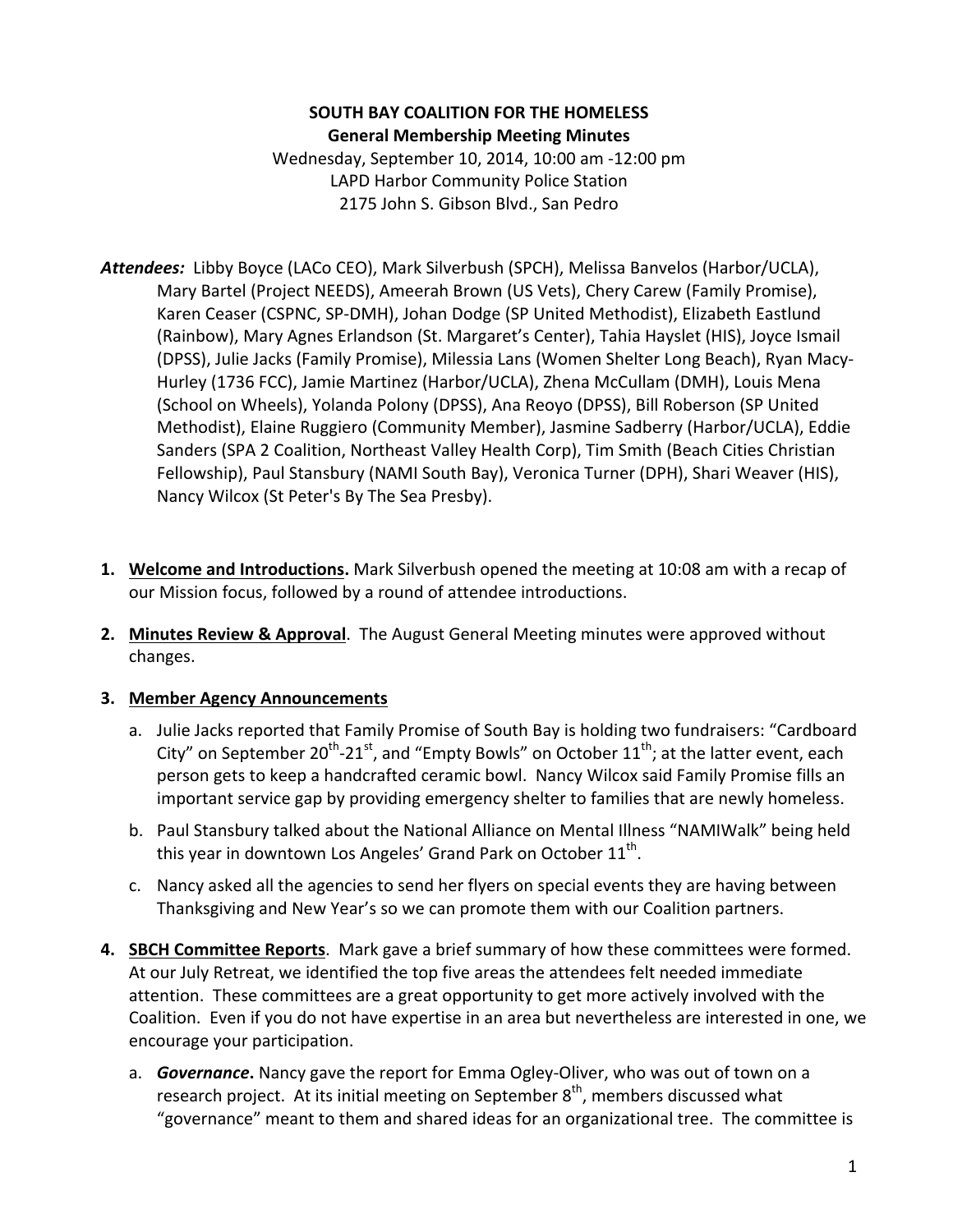defining the governance framework for the Coalition, with suggested named leadership positions, election procedures, terms of office, etc. It will also recommend each committee maintain minutes of their respective meetings. The creation of by-laws was discussed. Although we are not a  $501(c)3$ , the committee felt it was important to have such rules defined. Their next meeting is on Monday, October  $16^{th}$ , 5:50-6:30 pm at Marymount's Waterfront campus. Contact Emma for more details at eogleyoliver@icloud.com.

**b. Membership.** Mary Bartel reported this committee is working on several items:

(1) Developing a Q&A handout giving a general overview of our mission; (2) Barbie Johnson is reviewing the existing "1-pagers" for clarity from a new person's perspective; (3) Reviewing the definition of "membership," if we should charge dues, etc. This will be coordinated with the Advocacy committee since it is also inviting elected officials to our Coalition; (4) Developing a "30-second elevator speech." The next meeting is in October. Contact Mary at projectneedsrb@gmail.com.

- c. **Marketing.** Bill Roberson is waiting until the other committees are further along in their development. At that time, he will look at what "shiny" brochures can be developed to communicate our organization's mission and expertise to the broader community. He is seeking people with expertise in marketing to join his committee. Contact Bill at roamerbill@yahoo.com.
- d. *Advocacy.* Paul Stansbury talked about the committee's next meeting scheduled for September  $11^{th}$ . They are developing a contact list of elected officials, local media outlets, etc. They are planning on developing guides with talking points and providing training for those interested in meeting with community members and policymakers. They are also exploring opening a SPA 8 winter shelter in the LA continuum. Their next meeting is on October 1 at 2:00 pm; contact Paul at PStans5@aol.com.
- e. Website. Nancy conveyed that she and Sue Castillo met and discussed the audience targeted for the revamped site. Both agreed it would not necessarily be for those experiencing homelessness but rather would focus on providing general information to the community and a vehicle for members to share information. Sue defined the top level "home page" content areas and Nancy is going to develop the detailed site map. The platform will be decided once all the functionality is flushed out. Nancy asked those in attendance to send her websites they felt were laid out well and easy to navigate. Eddie Sanders suggested looking at Ventura's Homeless Coalition's site, vchhc.org/index.html. Others recommended there be information for the homeless to direct them to resources, and that we maintain an event calendar. Their next meeting is scheduled for Sept  $22^{nd}$  at 4:00; contact Nancy at nancywilcox777@gmail.com.
- **5. Homeless Count 2015 Update**. Mark gave an overview of the Homeless Count, which will be conducted in service planning area (SPA) 8 on Wednesday, January 28<sup>th</sup>.
	- It is comprised of a separate shelter, street, youth count; the fourth component, the "demographic survey," is a comprehensive questionnaire that is used to statistically determine the population demographics. He emphasized working with the youth ages 18-24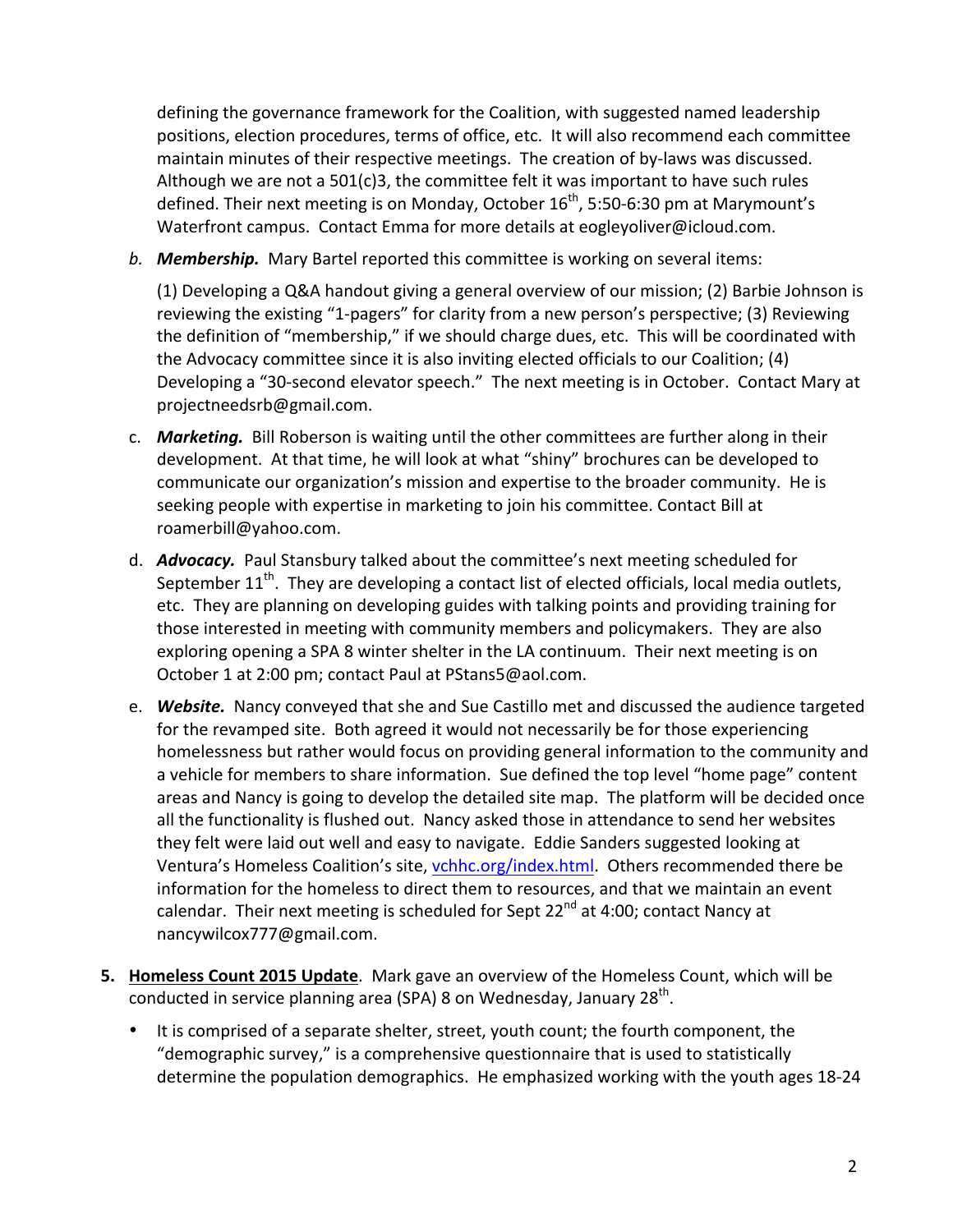is especially challenging and if any organization has experience with this age group to contact us so we can involved them with this activity.

- He then explained the "opt-in" program where, if all the census tracks are completed within that jurisdiction, we can get key data at a local city/community level rather than at the collective SPA level.
- We will be having continued conversations about the Coalition's role in HC15. We will need to consider what areas are a priority to complete, providing a comprehensive view of the high level areas of homelessness.
- Nancy reported that the Los Angeles Homeless Services Authority (LAHSA) has completed its selection of SPA regional coordinators and will announce them shortly. This person will be working closely with our Coalition. We will be setting aside more time at our monthly meetings to coordinate these activities.
- The street count volunteers will probably be trained via an online course prior to this activity. Karen Ceaser requested that the deployment site leader training be held locally. Some of the requirements for deployment centers are that they be open in the evening the night of the count, have sufficient parking, and possibly security.
- Other suggestions brought up at the meeting: (1) have business size cards made with the HC15 signup info – these are better than full page flyers; (2) have some place online where community members can identify where they have seen those who are homeless so these specific hotspots can be checked the night of the Count.
- **6. Coordinating Council (CC) Report Back**. On behalf of Katie Hill and Jessy Neeham, Nancy gave a review of the HUD Notice of Funding Availability (NOFA) plans.
	- The CC made the recommendation that a "Reallocation Pool" be created that takes funds from these areas to create monies for new projects: (1) "supportive service only" programs that are for transportation, child care, employment, and healthcare assistance  $-$  these projects will not be renewed; (2) projects that have historically unspent their funding in excess of 5% for the past three years  $-$  the lowest amount of the underspent funds will go into this new funding pool. Nancy explained that this unused portion is returned to HUD each year.
	- The housing authorities (HA) have a large sum that is underspent. The reason for this is very complicated, but primarily is because HUD funds housing vouchers at 100% of the rentals rates when the HA typically has the client pay 30%. The HA will also be contributing to the Reallocation Pool.
	- LAHSA will release an RFP shortly for funding from this Reallocation Pool: RRH for families and PSH projects for individuals. If interested in accessing these funds, contact Nancy or Mark. There will be a very short turnaround timeline when the RFP is released.
- **7. Co-Chairs' Report.** Mark reported on the following:
	- He and Nancy are part of the "Coalition of Coalitions" headed by Leslie Clarke (United Homeless Healthcare Partners, UHHP), Todd Palmquest (SPA 3 Consortium), and Carrie Bach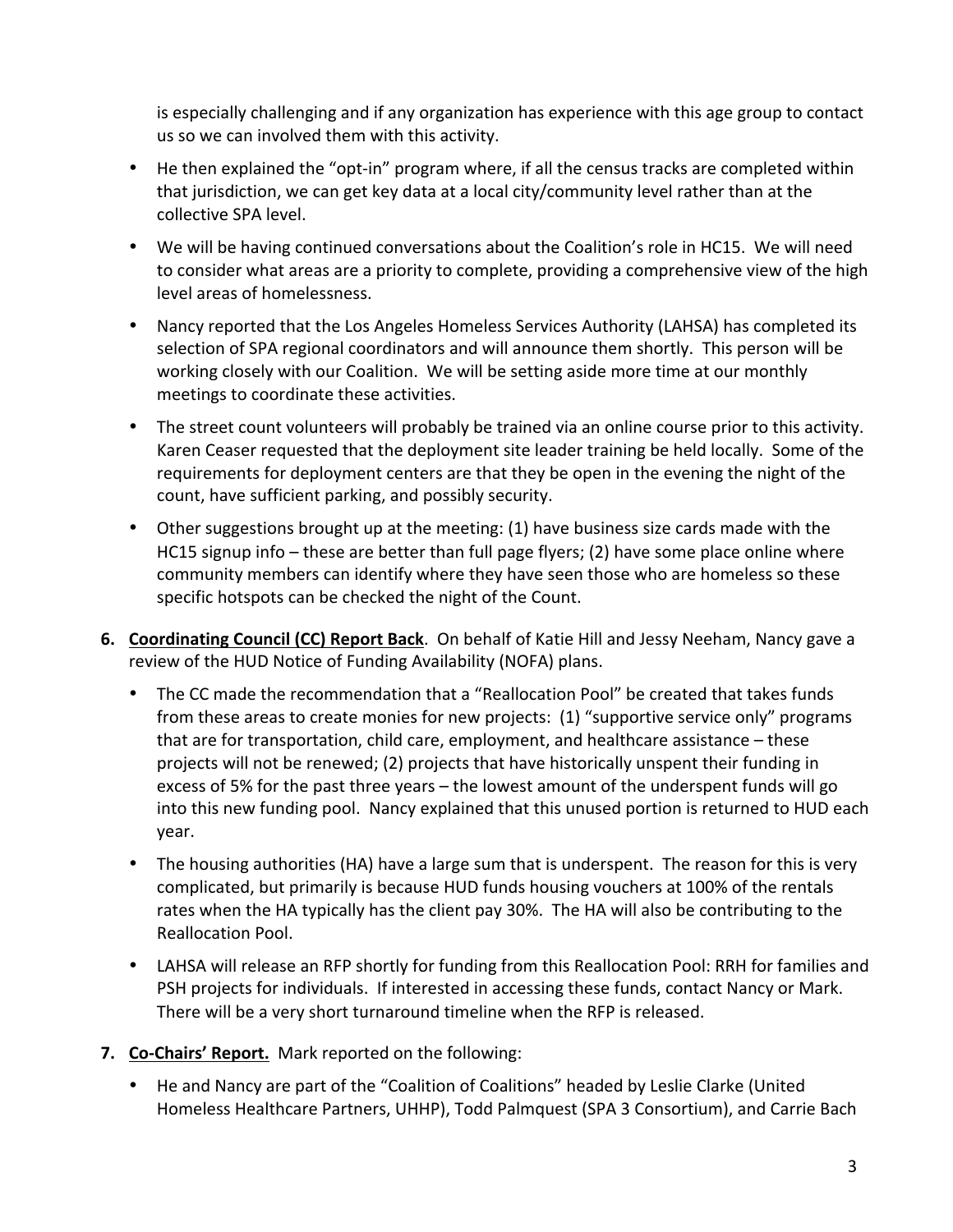(DPH). It is an organization that advocates for concerns of common interest among all the homeless coalitions, and is also looking into understanding and promoting the use of "best practices." Eddie read portions of its living mission statement [Note: it is attached to these minutes].

- With the successful launch of the "coordinated entry" systems for individuals (CES) and families (HFSS) this summer, we are planning a "Housing Summit" for providers in our region similar to what SPA 2 holds.
- Our October General Meeting will start 30 minutes earlier since it is being held in conjunction with LAHSA's Quarterly Meeting: October  $8^{th}$ , 9:30 am – noon.
- [Note: In the interest of time, Nancy did not file a report but her activities are described in an addendum to these minutes.]
- 8. **Featured Speaker**: Libby Boyce from the Los Angeles County CEO's Office was our guest speaker. She is the Homeless Coordinator and advises the Board of Supervisors on all homeless related policy, planning, and programmatic issues that impact the County. [Note: her briefing is included; the notes below reflect comments she made on each slide.]
	- She has been working for the County since 1991 and started working with homelessness issues in 2004 at DPH. She moved to the CEO's office in 2010.
	- In 2006, the Los Angeles Board of Supervisors ("Board") approved the \$100M Homeless Prevention Initiative (HPI). \$80M was for one time funding, of which \$32M went to the communities during 2006-07. The Board allocates \$15M each year. Of that, half goes to each Board office (\$1.4M) for homeless efforts within their district; the other half goes to a combination of Homeless Court, HFSS, Housing Resource Database (socialservice.com), and other projects.
	- Department of Mental Health (DMH)
		- o The Homeless Outreach Teams are for *crisis* situations where "5150" individuals are identified [Note: "5150" refers to the involuntary confinement of a person suspected of having a mental disorder and who is an immediate danger to himself or others].
		- $\circ$  The Homeless Family Solutions System has \$1.5M allocation to have a Department of Public Social Services (DPSS) representative onsite at each HFSS site. The Department of Mental Health (DMH) has a contract with DPSS to provide linkages to its program.
		- o Housing Trust Fund: there are 1,000 PSH units throughout L.A. County.
		- $\circ$  Project 50/60: targets the most vulnerable. Very active in the San Fernando Valley because of Sup. Yaroslavsky's interest.
		- $\circ$  Innovation Integrated Mobile Health Teams: there are five funded teams.
		- $\circ$  Per Paul, the SPA 8 full service mental health providers are Mental Health America (MHA), Exodus Recovery in Redondo Beach, and Harbor/UCLA Medical Center (run by DMH).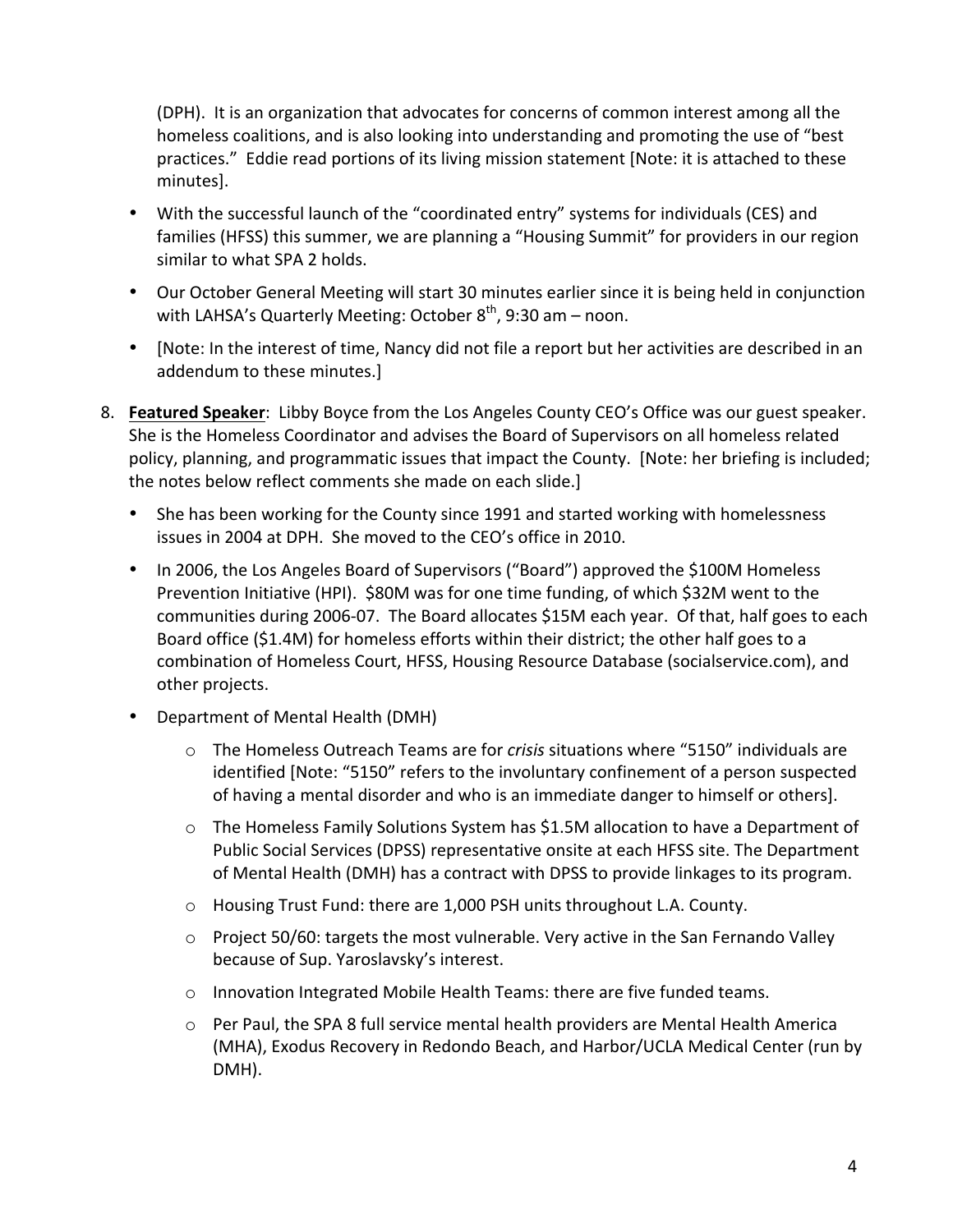- Department of Public Social Services (DPSS)
	- $\circ$  She acknowledged the challenges of working with this department and this is one of the reasons a DPSS representative is now onsite at the HFSS centers to assist families.
- Department of Health Services (DHS)
	- $\circ$  Under the leadership of Dr. Mitch Katz, he plans to bring 15,000 units online in the next few years.
	- o The Interim Housing for "Recuperative Care" currently includes 25 beds at Bell Shelter, some at PATH, and additional beds opening soon in Compton. DHS is interested in finding other sites in the county.
	- $\circ$  These housing resources are for the frequent users of the county ERs. Per Veronica Turner, this is defined as someone who uses the ER or who was an in-patient admit 2times a year.
	- $\circ$  Eddie added Illuminations Foundations provides recuperative beds for patients regardless of what hospital they were treated.
	- $\circ$  Permanent Supportive Housing: For qualifying individuals, there is subsidized housing under the management of Brilliant Corners [formerly West Bay Housing Corp]. They are primarily depending on market rate rentals, either new developments or rehabbed facilities, to fill this program's expansion needs.
	- $\circ$  Specialized Clinical Services: provides mobile intense case management for those living in the aforementioned PSH. There is a 24/7-crisis line for managers to call.
	- $\circ$  This housing is available for undocumented individuals and also those with no income since it is a county-funded program [as opposed to a federal program]. It is expanding to families and seniors. Discharge planners at Harbor/UCLA are putting in applications for their patients to this program.
- Other County Funded Homeless Programs
	- $\circ$  Housing Database: socialserve.com is maintained by the County. It features information on each rental unit such as whether it accepts Section 8 vouchers, is ADA compliant, etc.
	- $\circ$  Single Adult Model: \$4M is currently in this program but it does not include supportive services. The program is being enhanced to provide these. If an individual is assessed with mental health, he or she will be linked to services through DMH; those with more physical needs will be connected with DHS. There are 410 rental subsidy slots in this program, which is being modeled after the DHS program. It will have 1 director (on board by the end of the year), 2 triage navigators, 1 SSI specialist; it will also use Brilliant Corners to manage its properties.

A question was asked if this would be connected with CES; if clients fit the criteria, they can be referred to it but this coordination has not been formally implemented vet so the referrals will currently come from DPSS (for long time General Relief (GR) users).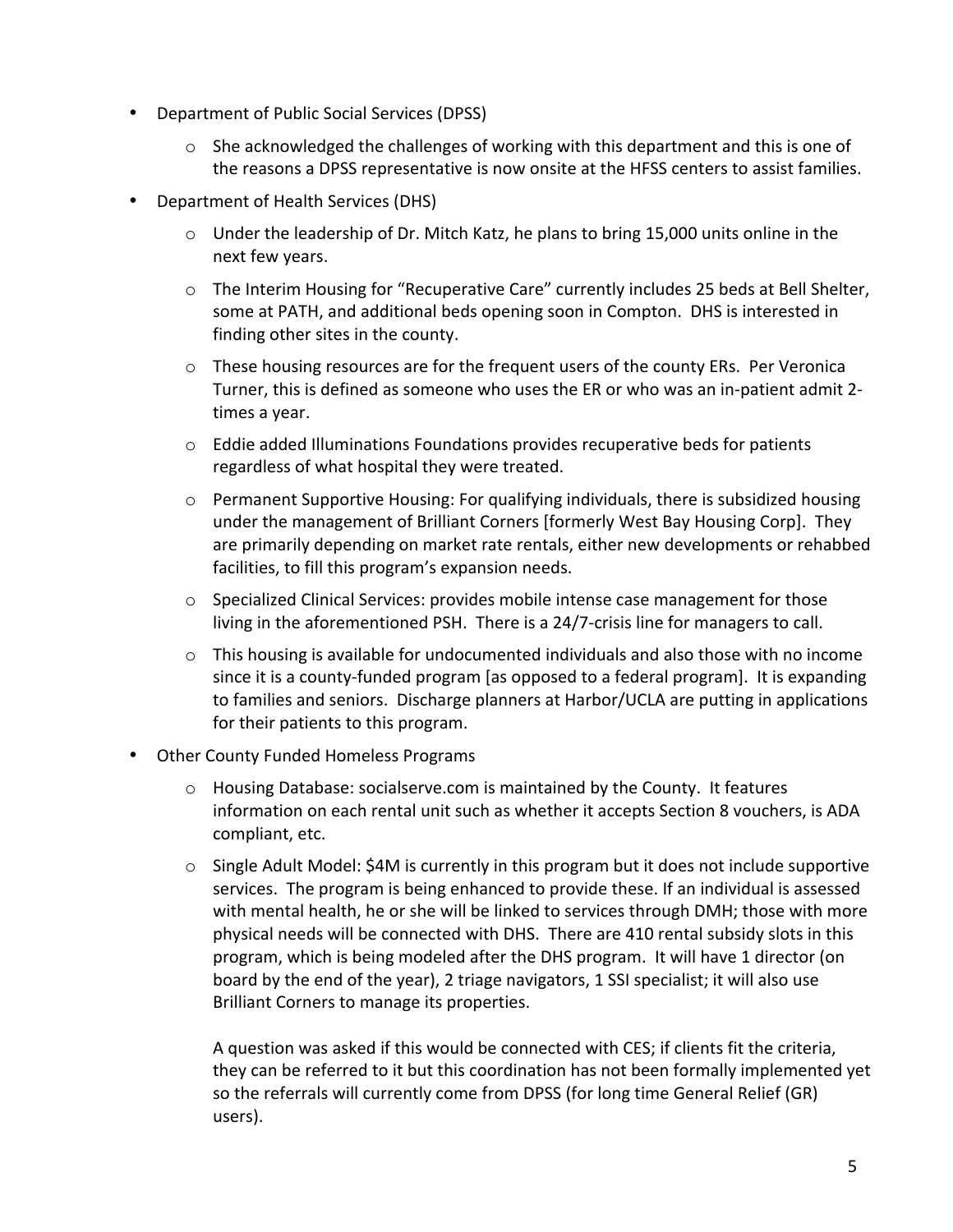Libby continued by saying there will be seven multi-disciplinary integrated teams funded through DMH, one in each SPA (3 & 7 will share one), each comprised of a mental health profession, physician, RN, substance abuse counselor, and a peer. Eighty slots countywide will be allocated to this under the Single Adult Model. These teams will provide long term, street level engagement.

- $\circ$  A question was raised about the cut in DPSS' Family "120 Day Program." Libby explained it is now folded into the more comprehensive HFSS program. HFSS serves "literally homeless" families and not those who are "couch surfing," which is considered a diversion since we do not want families staying at shelters or living in cars. The concern is these families have exhausted their eligibility on other programs. Libby will follow up with additional conversations with DPSS about these specific types of families. She clarified that the HFSS program serves both CalWorks and non-CalWorks families.
- $\circ$  TAY Housing (Transitional Age Youth): the County is in the early stages of developing a comprehensive housing plan for TAY. The ILP and THP programs are connected through the Department of Children and Family Services.
- $\circ$  Other Notes: Homeless families: over 800 families have been served so far since July 1st, with a 25% increase in "211" calls [Note: families access HFSS services by first calling 211]. There are funding challenges because many are not DPSS/CalWorks/Welfare to Work families.
- Additional Comments
	- o DMH and DHS staff will be using the VI-SPDADT assessment tool.
	- $\circ$  Libby acknowledged the efforts of the UHHP's Coalition of Coalitions as a great way to stay connected to and coordinate resources. She also encouraged us to be involved with LAHSA decisions.
	- $\circ$  It is vital to get all our systems aligned and we need to think strategically on how to accomplish this. For the past decade the City [of Los Angeles] and County have been successfully coordinating their respective efforts. All the SPA's are also working well together on homeless issues.
	- $\circ$  She was asked about the success of the "housing first" model. It is a proven approach that is used in all the funded programs.
	- $\circ$  Another question raised was about the services available for undocumented persons. There is some funding through HFSS (rental assistance, but limited) and housing assistance through the DHS Flexible Subsidy program.

The meeting adjourned at 12:00 pm.

Respectfully submitted by Nancy Wilcox and Mary Agnes Erlandson.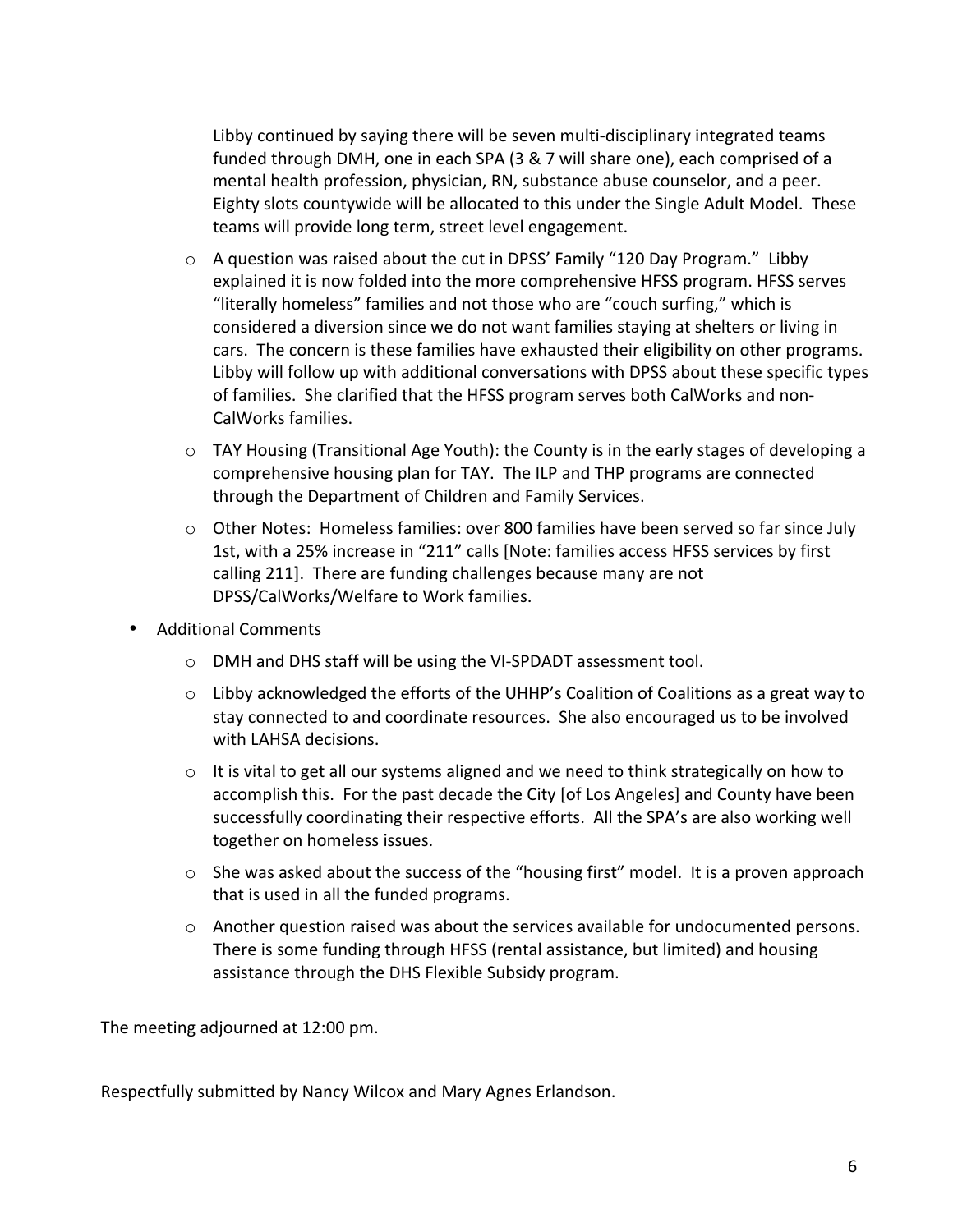### **September 10, 2014 SBCH General Meeting Addendum**

**Co-Chairs' Report.** In August, Nancy attended the following special meetings:

• "Health Homes Charrette": The Corporation for Supportive Housing (CSH) held a 3 day "charrette" (i.e., a stakeholder meeting to map solutions) to develop recommendations for the implementation of California Assembly Bill 361 (AB361).

Background: The Affordable Care Act ("Obama Care") now covers health home services through Medi-Cal for chronically homeless beneficiaries and those frequent users of hospitals. It does not fund housing but the "supportive services" needed once permanent housing has been secured. It is up to each state to enact legislation to implement these services. In California, AB361 was signed into law in October 2013. The CA Department of Health Care Service (DHCS) is charged with defining the program. The Los Angeles CSH charrette was then developed to provide recommendations to DHCS from local community leaders and stakeholders. It is anticipated AB361 will be fully implemented in late 2015 or 2016.

Recommendations were created based on the charrette discussions focused in these areas: (1) Targeting and Outreach; (2) Care Mgmt Model; (3) Coordinated Across Health Home Partners; (4) Alignment with Housing Systems; (5) Outcome Standards; (6) Payment Methodology. Please contact Nancy at nancywilcox777@gmail.com for more information.

- Human Trafficking: with Shari Weaver, attended a seminar hosted by the City of Long Beach featuring experts from Homeland Security. Human trafficking has grown nationally into a \$150 billion industry and includes sex or labor trafficking. Locally in SPA 8, it is predominant in Long Beach especially among gangs exploiting women and young girls; it is now more lucrative than selling drugs. When undocumented victims flee to domestic violence shelters, their stays are typically much longer than other DV victims since it can take years for them to get special "U" or "T" visas. There is a Long Beach Human Trafficking Task Force that meets monthly; contact it at LBHTTF@gmail.com.
- Coordinated Entry System (CES)/Veterans Affairs (VA): As part of a larger systemorganizational integration that is taking place, an all day planning meeting was held.  $VA$  – Greater Los Angeles is forming teams composed of a psychologist, nurse, housing navigator, peer, and other specialties; there will be one such team deployed at each SPA starting this October. The same assessment tool used by CES, the VI-SPDAT, will now be given to every homeless Veteran the VA processes. Please contact Shari for more information at sweaver@harborinterfaith.org.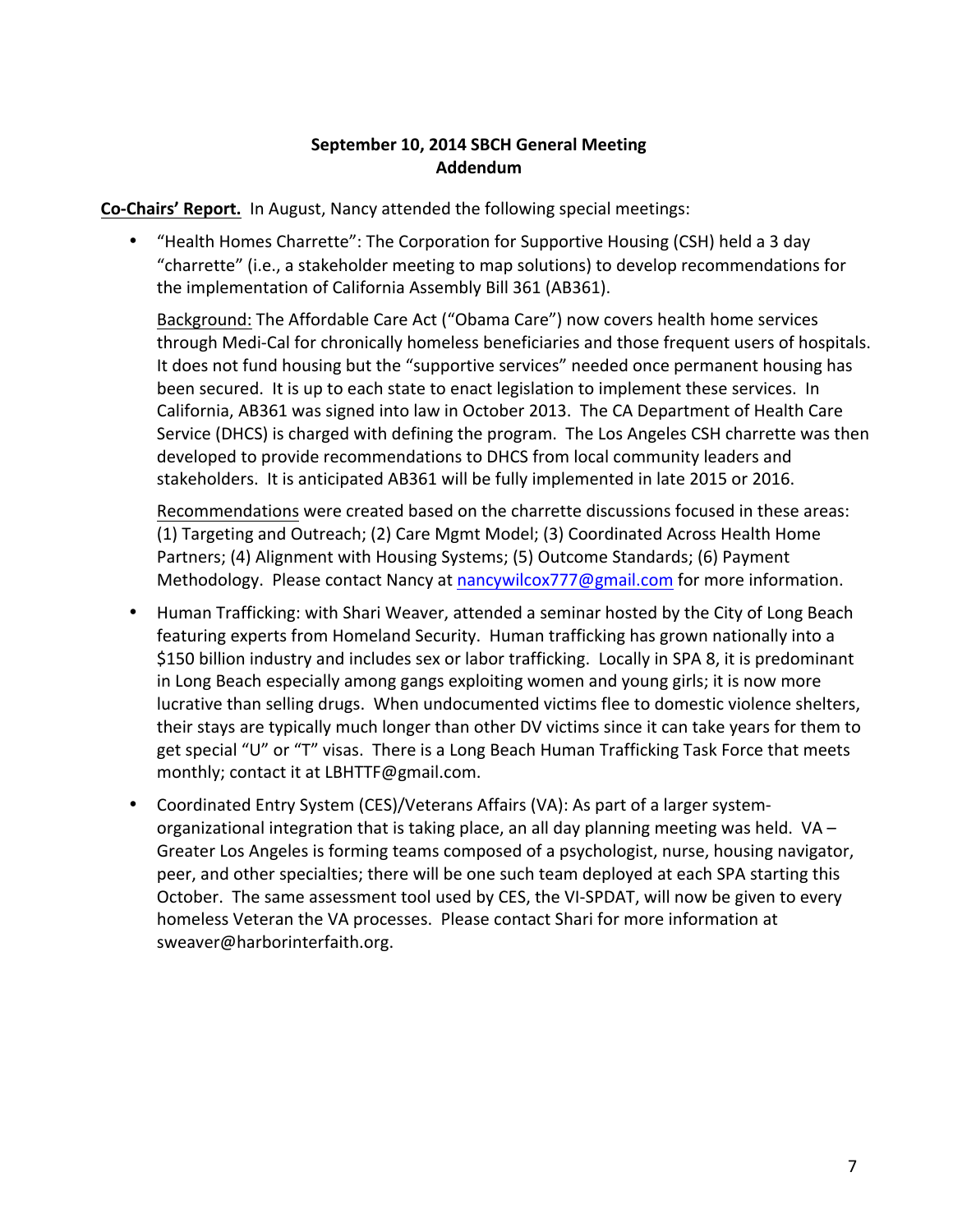# Los Angeles County Funded Homeless Programs



**Libby Boyce, LCSW Homeless Coordinator** Los Angeles County CEO's Office **213-974-4673 eboyce@ceo.lacounty.gov**

**September 10, 2014**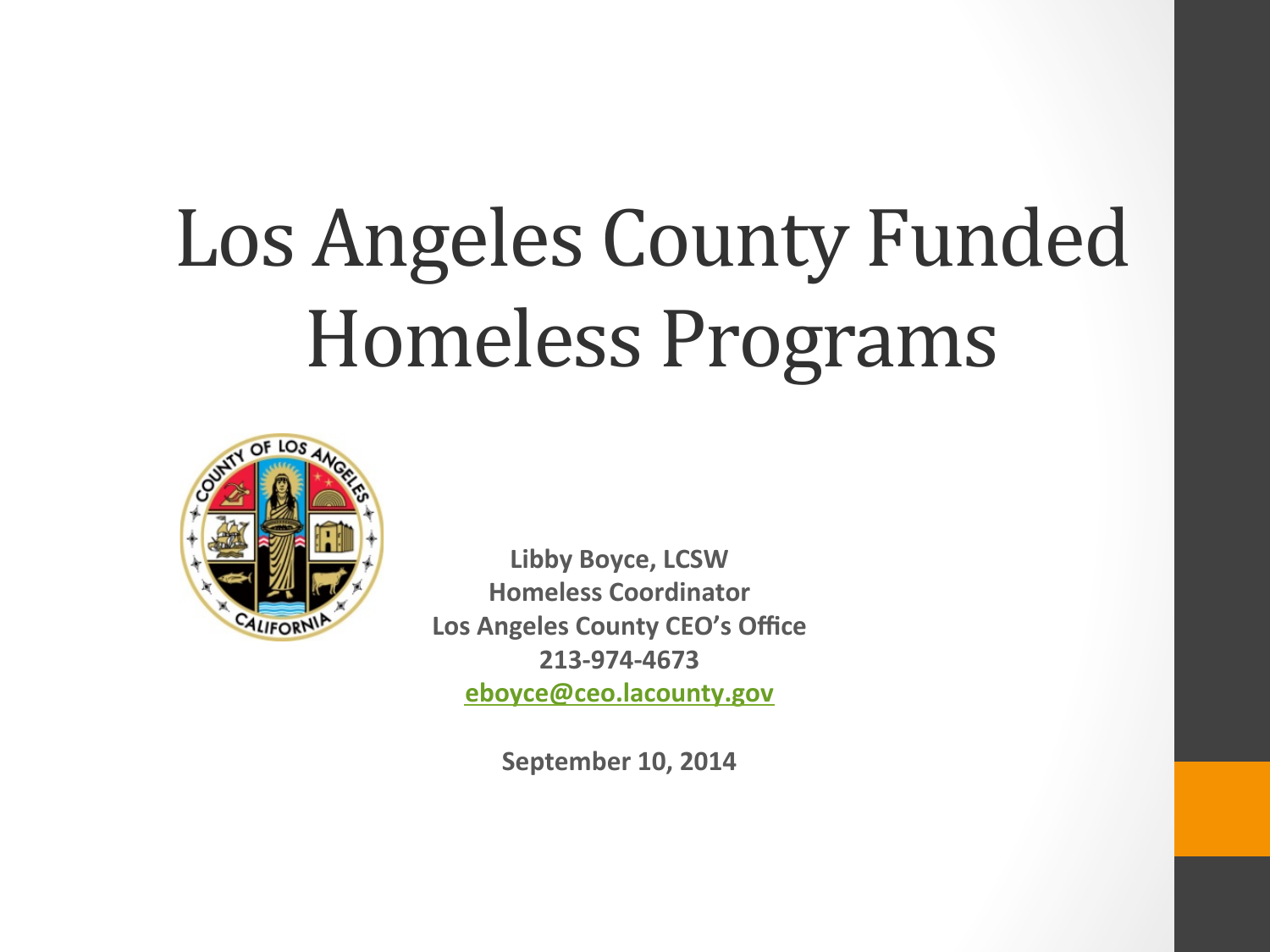### Homeless Coordinator Duties

- Oversee the Homeless Prevention Initiative (HPI) funding
- **Assist the Board offices in problem-solving and decisionmaking related to homelessness**
- **Develop strategies for addressing homeless subpopulations**
- **Coordinate the efforts of all County departments on homeless related activities**
- **Coordinate with the City and LAHSA on homeless related issues**
- **Represent the County on any homeless related workgroups** and community-based activities

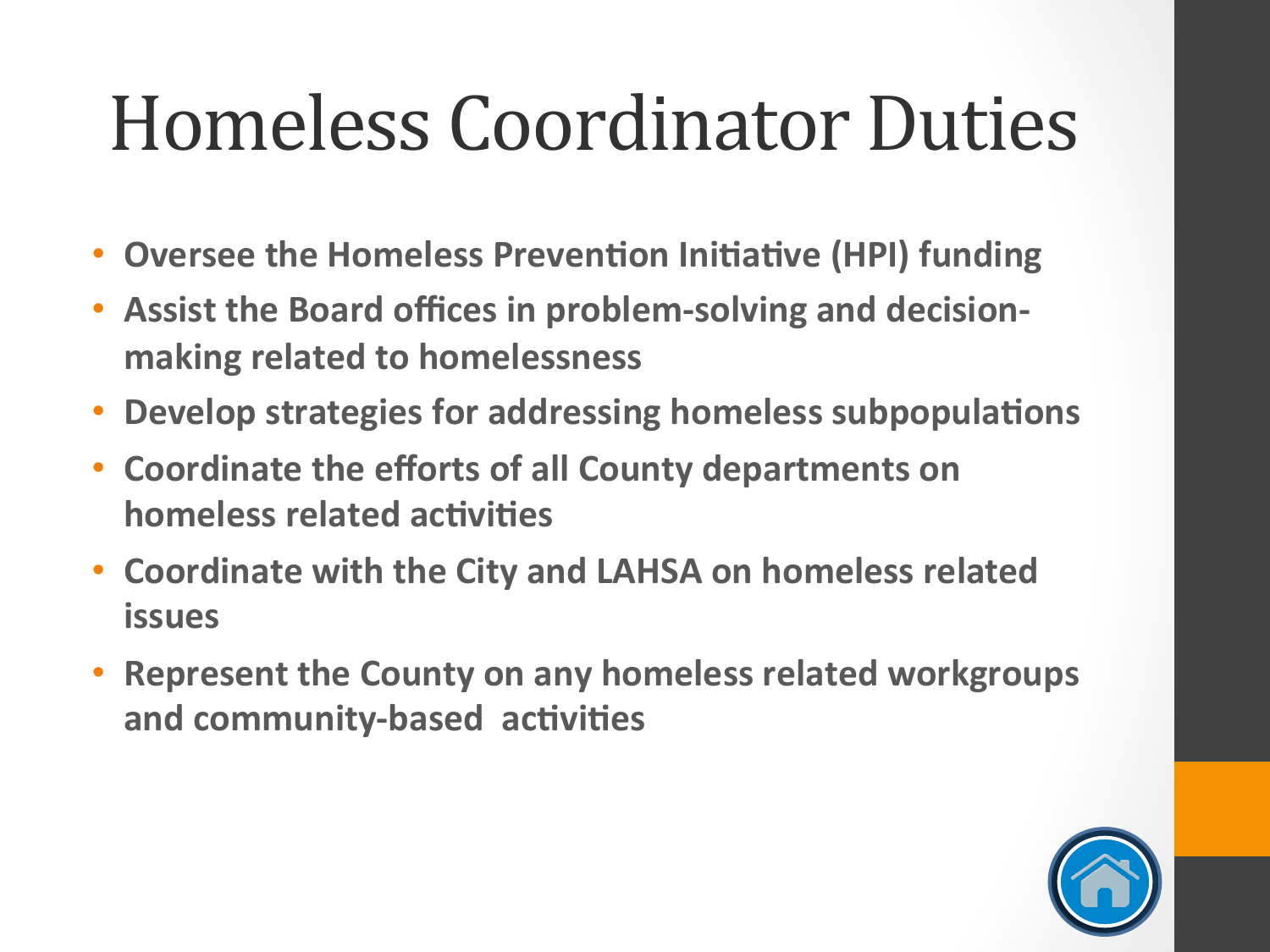# Department of Mental Health Homeless Programs

- *Homeless Outreach Teams* Outreach and engagement services to the homeless **population with the goal of linking them to on-going mental health, physical health** and other community services.
- *Homeless Family Solution System* Assists homeless families dealing with mental **health issues who are on CalWORKS to transition into permanent housing.**
- Full Service Partnership Programs Serves clients of all ages with intensive mental **health needs, including those who are homeless, and provides services that support** recovery.
- *Housing Trust Fund* Provides supportive services to DMH clients living in **Permanent Supportive Housing (PSH).**
- *Project 50/60, Street-to-Home and Other Similar Projects Targets the most* vulnerable individuals who are homeless and mentally ill, and uses a housing first approach to assist them with obtaining and maintaining affordable permanent **housing.**
- **Innovation Integrated Mobile Health Teams Field-based teams that provide** integrated health, mental health and substance abuse services to the most vulnerable homeless individuals, using a housing first approach to assist with **obtaining and maintaining affordable permanent housing.**

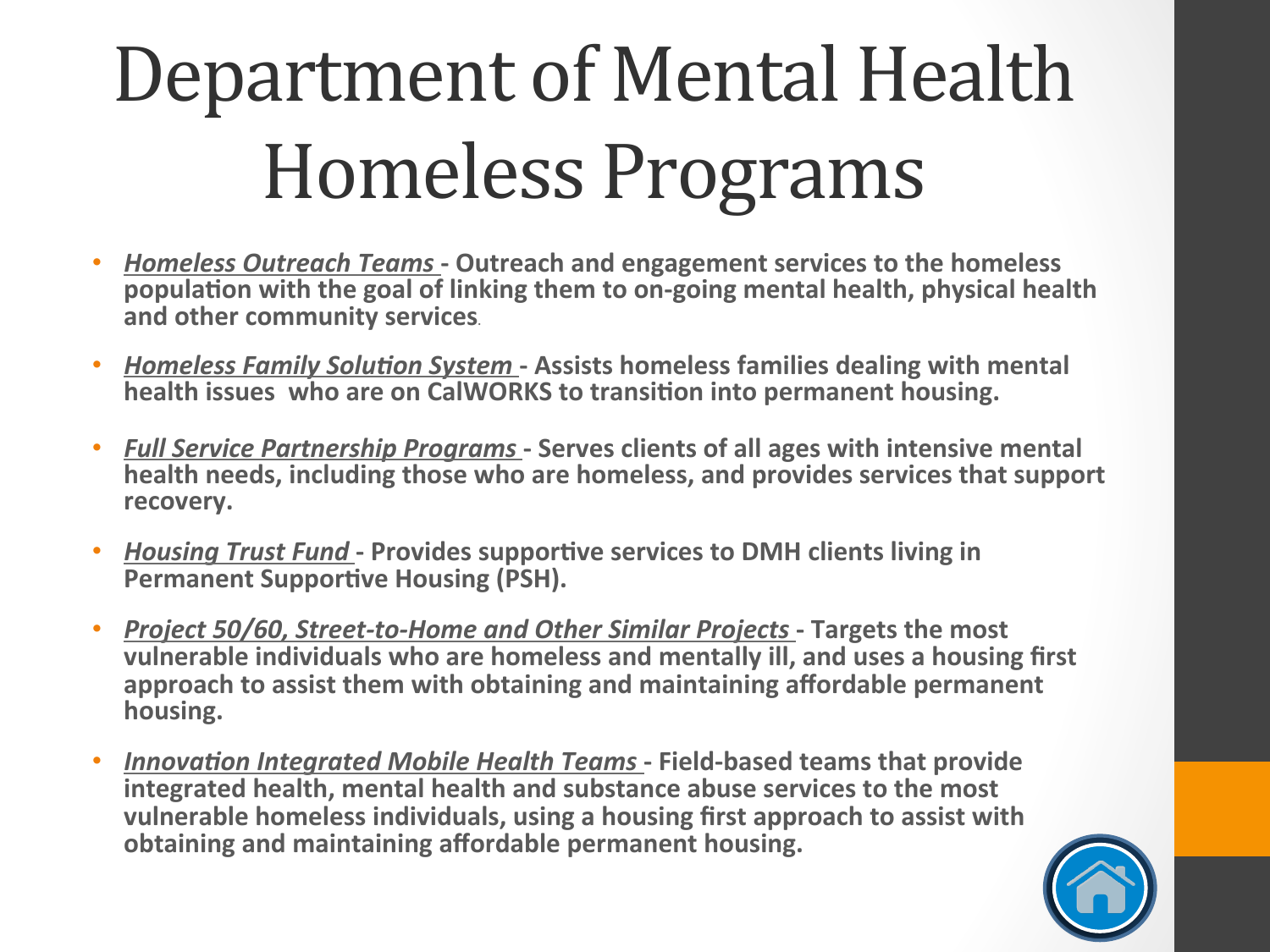# Department of Mental Health Homeless Programs

- **Permanent Supportive Housing** 
	- **Mental Health Services Act (MHSA) Housing Program Provides capital and** operating funds for the development of PSH dedicated to DMH clients.
	- **Facilitating Partnerships Between PSH Developers and Mental Health Service** Providers - Assists PSH developers to make services available to homeless and mentally ill tenants which increases the number of PSH units available to this population.
- *Federal Housing Subsidy* Secures grants from the City and County Housing Authorities to provide Shelter Plus Care certificates and Homeless Section 8 **vouchers for PSH for DMH clients that meet the Housing and Urban Development (HUD)** definition of homelessness.
- *Rental Assistance* Provides funding for security deposits, household goods and **eviction prevention for DMH clients who are homeless or at risk of homelessness** and have limited or no income.
- *Temporary Shelter* Provides short-term basic living support services to consumers and their families who are homeless or at risk of becoming homeless.

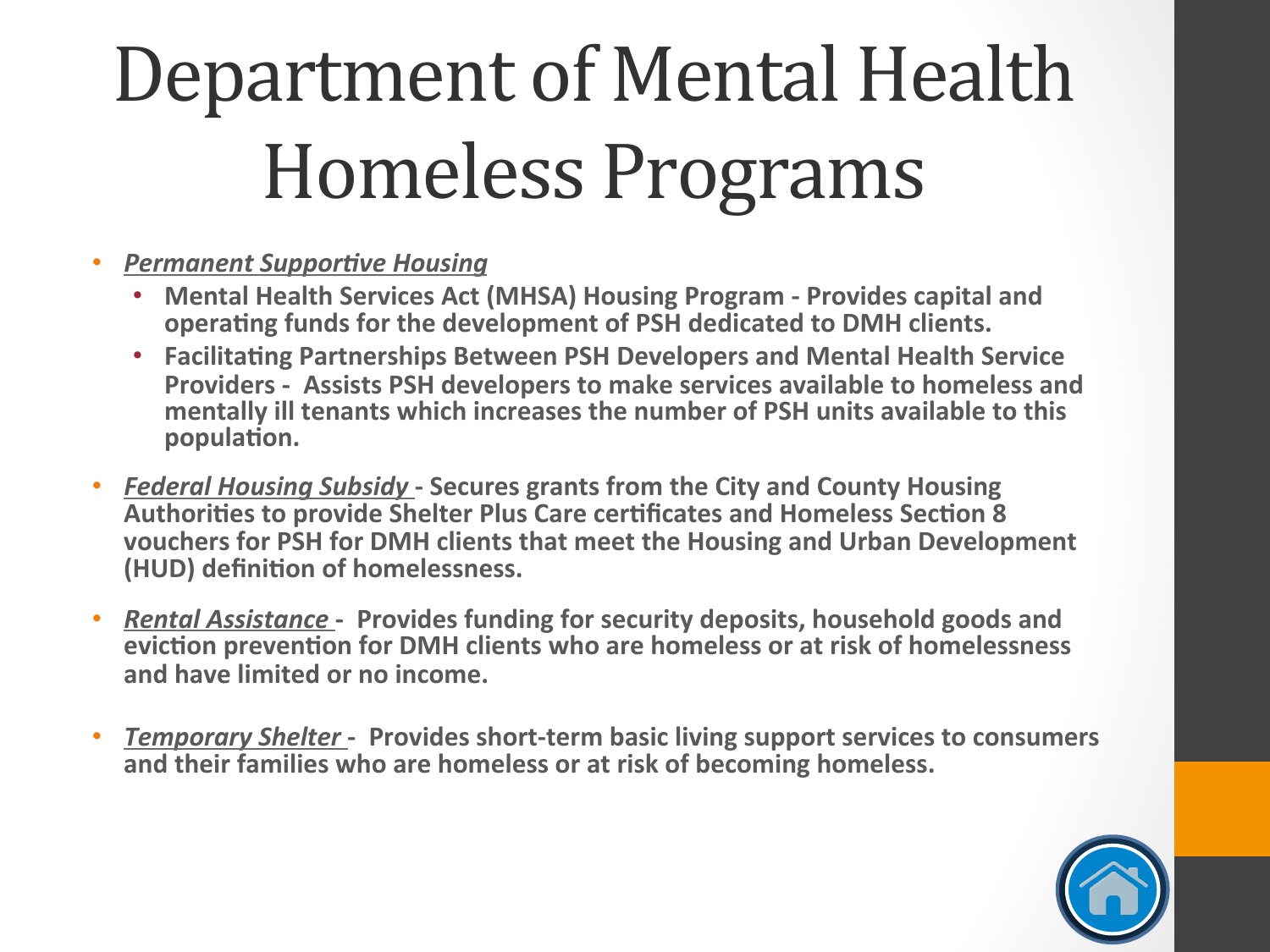# Department of Public Social Homeless Programs

- *Temporary Homeless Assistance* A homeless CalWORKs family can receive from \$65 up to **\$125** per night (depending on the Assistance Unit's size) for temporary shelter in a hotel/motel or commercial establishment for up to 16 consecutive days.
- **Permanent Homeless Assistance A homeless CalWORKs family can receive help with move-in** costs, such as last month's rent, deposits, utility deposits, and cleaning fees, provided the family's rent costs do not exceed 80% of the total monthly household income.
- Permanent Arrearage Payment CalWORKs families who have received an eviction notice or notice to pay or quit due to non-payment of rent because of a financial hardship, may qualify to pay for up to two months in rent arrearages to prevent eviction. The family's monthly rent costs cannot exceed 80% of the total monthly household income.
- Moving Assistance for CalWORKs Families CalWORKs families participating in Welfare to Work who are experiencing a financial crisis, including homelessness or at-risk of homelessness (already received eviction notice or 3-day notice to pay or quit) may receive funds to secure permanent housing. MA provides funds for the last month's rent, security deposits, utility turnon fees, and moving expenses (e.g., truck rental). The program also provides up to \$405 for a stove and/or refrigerator.
- *Emergency Assistance to Prevent Eviction* Helps CalWORKs families participating in Welfare to Work who are at risk of losing their housing because of non-payment of rent due to a financial hardship to prevent eviction and remain in permanent housing. EAPE provides up to \$2,000 to help pay rent and/or utilities for up to two months in arrears to assist the family in maintaining **permanent housing.**

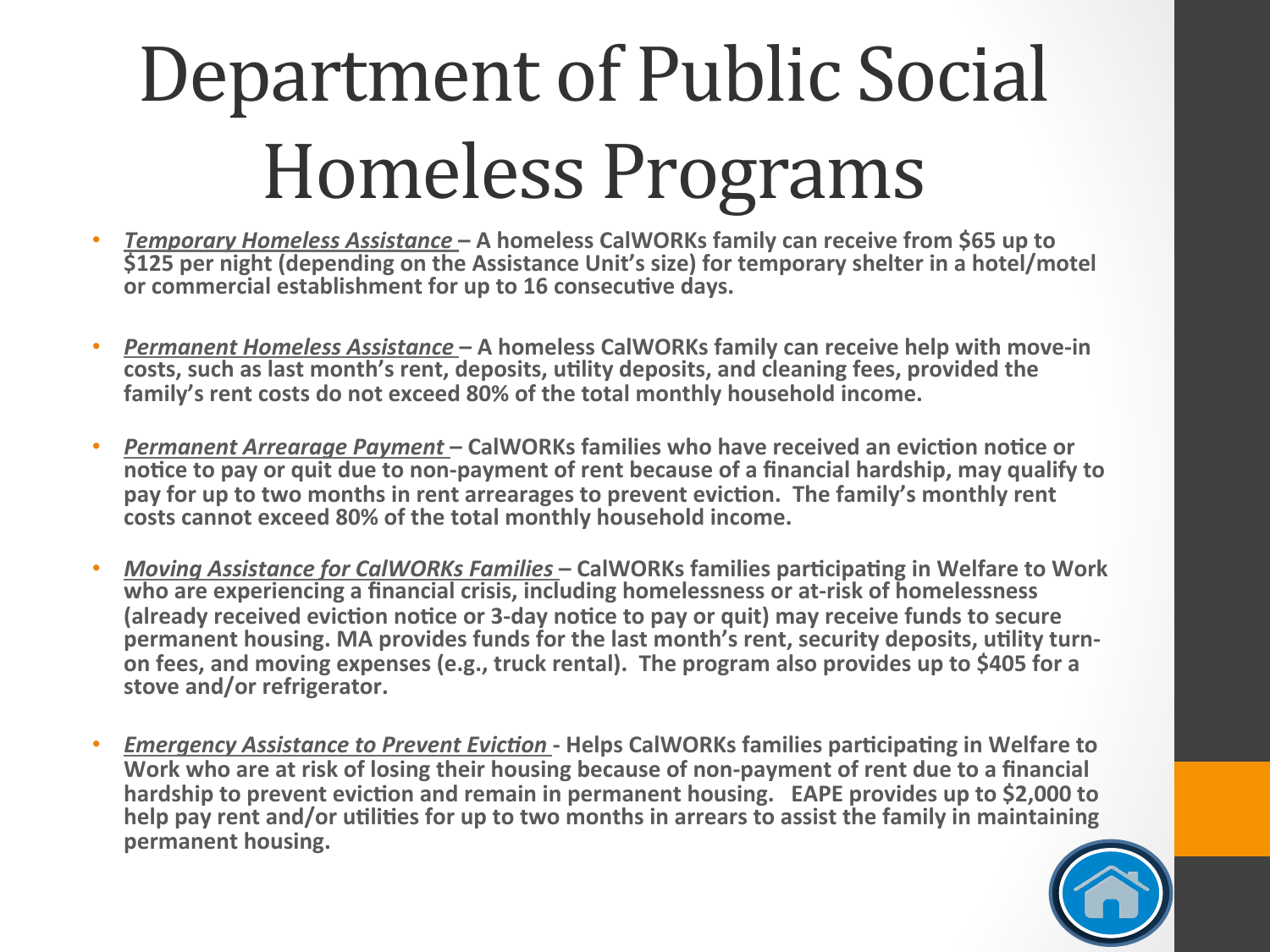# Department of Public Social Services Programs

- *Housing Relocation Program* Provides a one-time-only relocation subsidy of up to \$1,500 to **eligible CalWORKs participants working 20 hours or more per week or with a documented offer** of employment for 20 hours or more per week. In addition, the family may receive up to \$405 to purchase a stove/refrigerator if needed for the new place.
- *4-Month Rental Assistance Program for CalWORKs Families***– Assists homeless CalWORKs** Welfare-to-Work families to remain in non-subsidized permanent housing by providing a shortterm rental subsidy for up to four consecutive months (between \$400 and \$500).
- **Homeless Family Solution System This joint effort between DPSS, the Department of Mental** Health (DMH), the Department of Public Health, the City and County of Los Angeles and the Los Angeles Homeless Services Authority (LAHSA) connects homeless families to a Center within **their own community to get them permanently re-housed as quickly as possible. The system** provides crisis intervention, access to supportive services, crisis housing, housing location and case management services.
- **Homeless Case Management DPSS Homeless Case Managers work with CalWORKs homeless families to facilitate their access to services, initiate referrals, and move the family into permanent housing. The services include crisis intervention, short-term stabilization, needs** assessment, employment services, advocacy, and an individualized housing plan.
- **Skid Row Access Team (SRAT) A team comprised of staff from Departments of Public Social Services (DPSS), Mental Health (DMH), Public Health (DPH) and Department of Children and Family Services (DCFS) identifies homeless families in the Skid Row area and connects them** with available benefits and services.

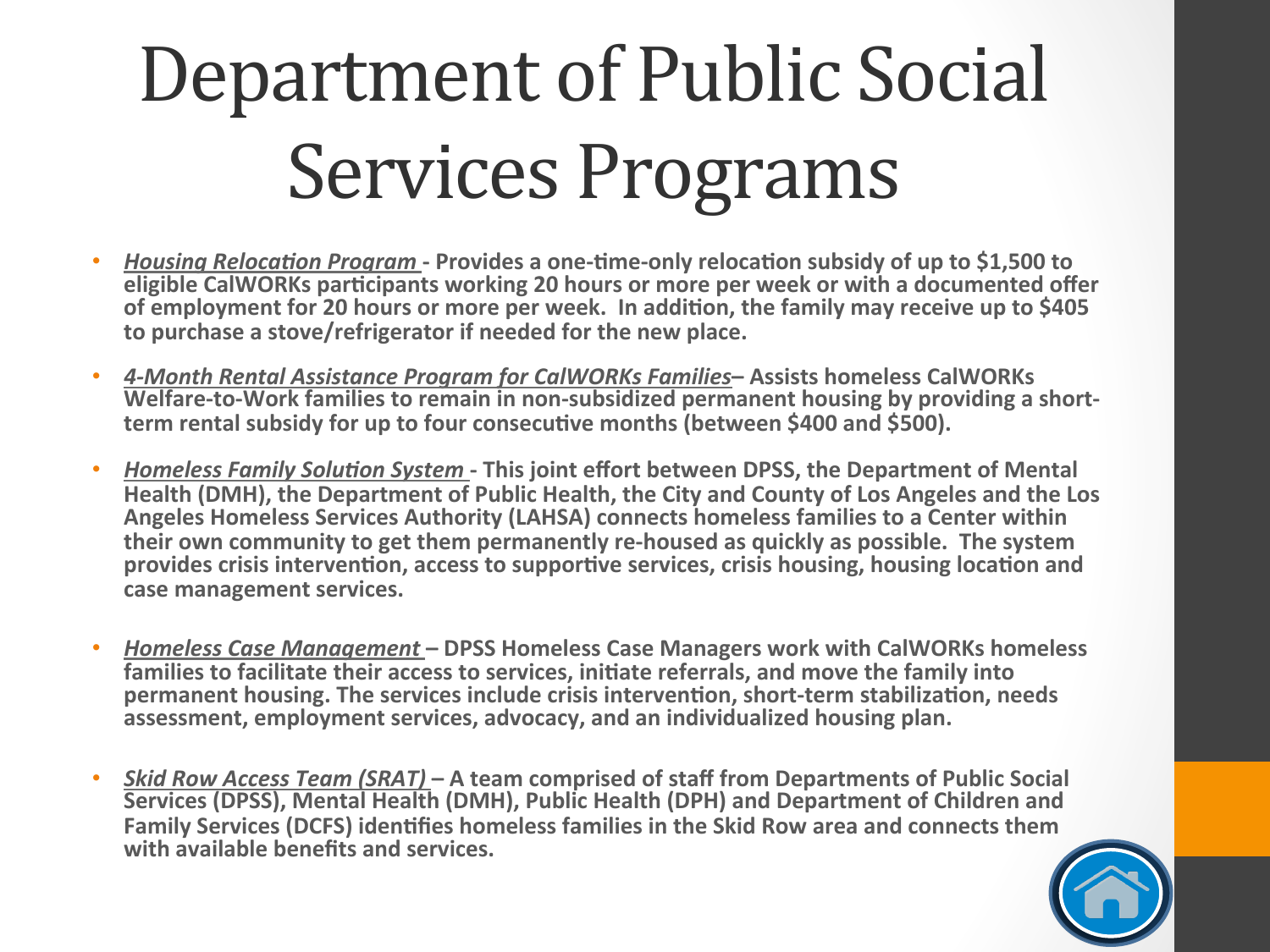### Department of Health Services

- *Interim Housing* Includes recuperative care and stabilization housing.
	- **Recuperative care provides interim housing with health monitoring to DHS** patients who are homeless and recovering from an acute illness or injury. It is **the goal of DHS to transition patients from recuperative care to permanent** supportive housing.
	- Stabilization housing provides interim housing to homeless DHS patients who are moving into permanent supportive housing soon. Clients receive temporary housing, meals, intensive case management services, and transportation.
- Permanent Supportive Housing Permanent housing linked to a flexible array of support services that provides homeless people with housing stability, improved **health status, and greater levels of independence and economic security.**
- *Specialized Clinical Services* In addition to providing a clinic for homeless in the **Skid Row area, DHS has established a clinical team (Physician, NP or PAC) to provide clinical support and guidance across the range of DHS housing settings and through** participation in multi-agency street outreach teams.

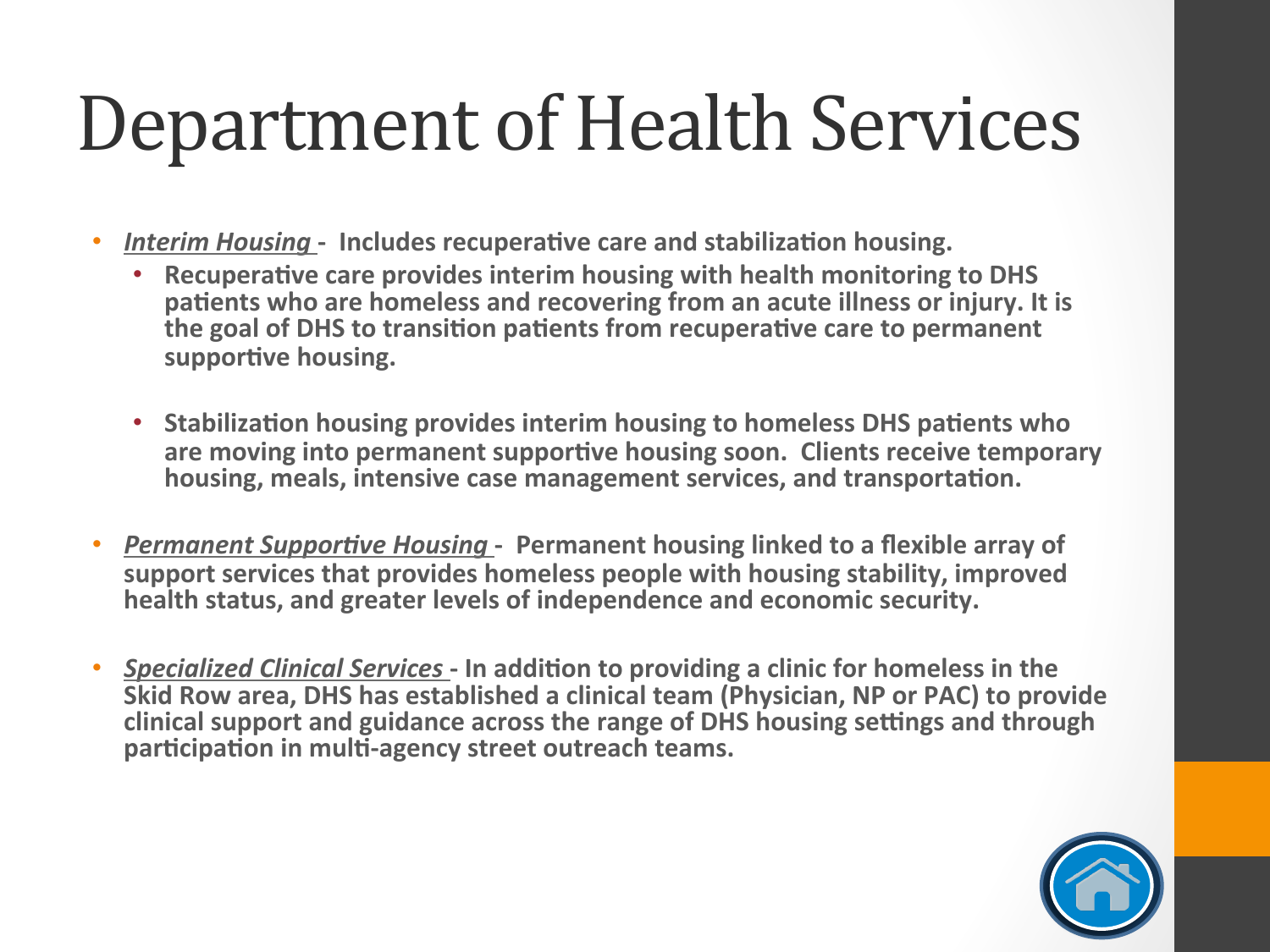# **Other County Funded** Homeless Programs

- *Homeless Court* Assistance to expunge tickets given to **homeless in which the offense is minor and likely secondary** to living situation.
- **Prototype Court** Alternative sentencing for homeless to go to treatment as opposed to jail.
- GR Rental Subsidy Rental assistance for individuals on GR who are on the SSI track.
- Housing Database LAC Resource Center Provides **thousands of apartment listings and specifications on each unit.**
- **GR Outreach in Jails and Medical Centers.**

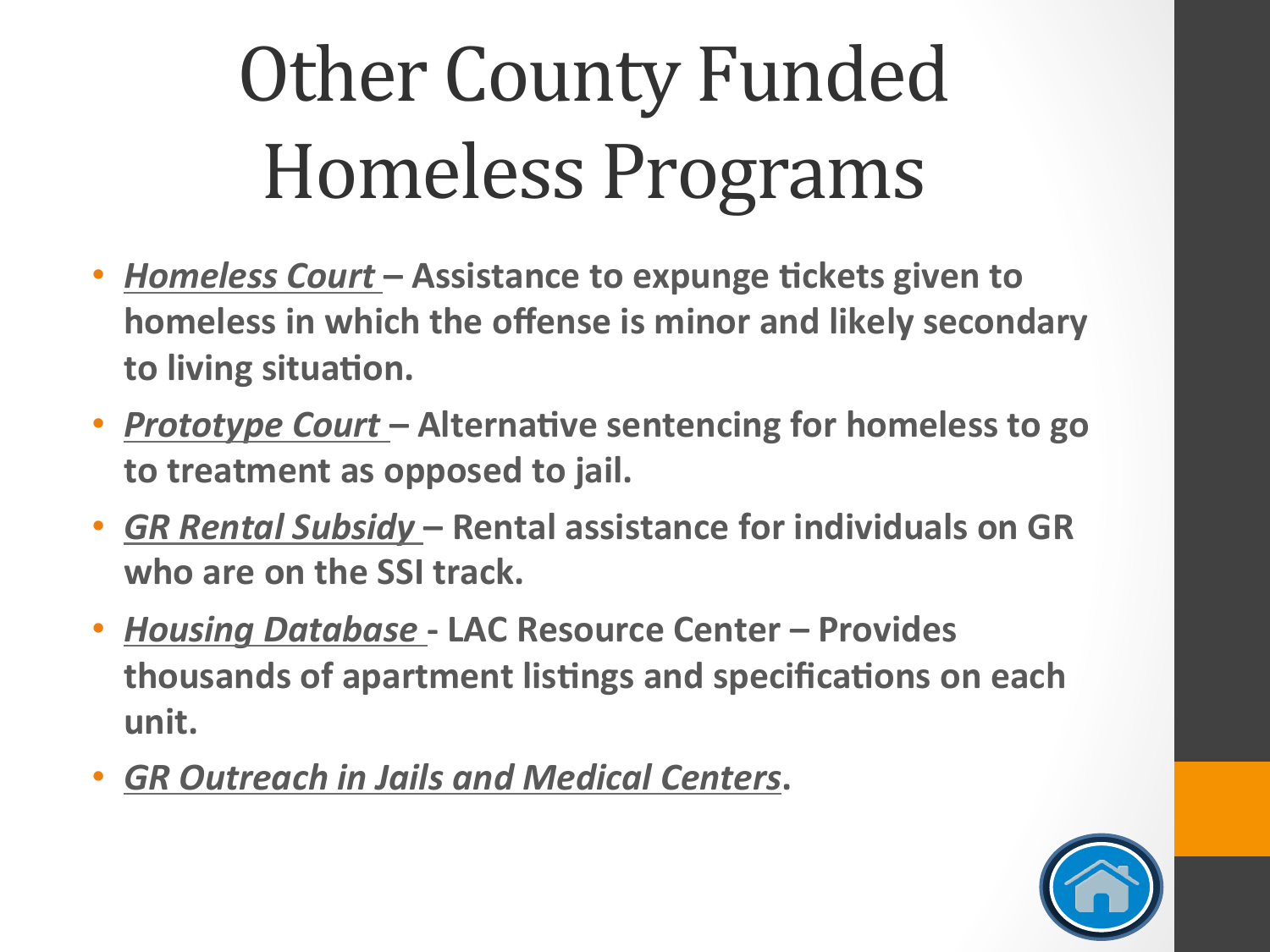# **Other County Funded** Homeless Programs

- Single Adult Model Pairs rental subsidies with existing supportive services for individuals on GR for a long time or with multiple complex issues and for individuals who are referred from multidisciplinary street-based engagement teams funded by DMH.
- *TAY Housing* Independent Living Program (ILP) and Transitional Housing Programs **(THP)**
- Gateway Connections Funds the Gateway city COG to identify street-based homeless and work towards permanent housing and supportive services.
- *Homeless Encampment Team* Provides outreach to homeless congregated within unincorporated LA County or in which the Sheriff is the law enforcement entity.
- City of Industry Capital Development Funding for the development of new **permanent supportive housing for individuals with special needs, including** homeless.
- **Other Supervisorial District funded programs.**